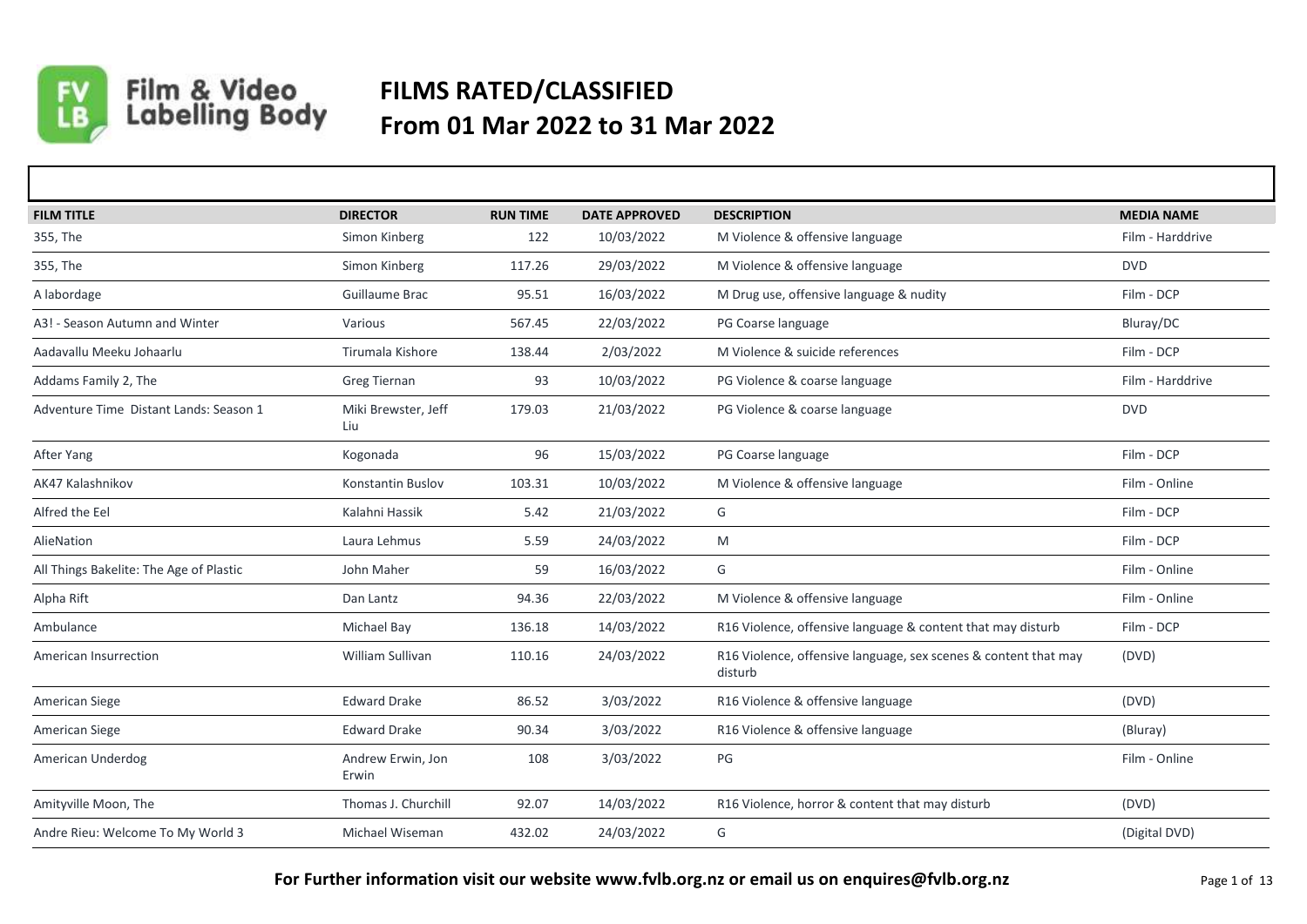| Aquaman: King of the Atlantis                 | Keith Pakiz                  | 132    | 28/03/2022 | PG Violence                                                 | Film - Online |
|-----------------------------------------------|------------------------------|--------|------------|-------------------------------------------------------------|---------------|
| <b>Arabian Nights</b>                         | Pier Paolo Pasolini          | 125    | 11/03/2022 | <b>R18</b>                                                  | Film - DVD    |
| Assault Lily: Bouquet The Complete Season     | Hajime Otani, Shôji<br>Saeki | 581.56 | 22/03/2022 | M Violence & sexualised imagery                             | Bluray/DC     |
| <b>Asterix and Obelix Mission Cleopatra</b>   | Alain Chabat                 | 107    | 8/03/2022  | PG Coarse language                                          | Film - DCP    |
| Attack                                        | Lakshya Raj Anand            | 120.56 | 29/03/2022 | R16 Violence & offensive language                           | Film - DCP    |
| Au Revoir le Bonheur                          | Ken Scott                    | 107    | 8/03/2022  | M Sex scenes & offensive language                           | Film - DCP    |
| Audrey Rose                                   | Robert Wise                  | 113.24 | 22/03/2022 | M Violence, sexual references & nudity                      | Bluray        |
| Auschwitz - The Nazis and The Final Solution  | Dominic Sutherland           | 285    | 28/03/2022 | M Content may disturb                                       | <b>DVD</b>    |
| Babadook, The                                 | Jennifer Kent                | 93.53  | 10/03/2022 | M Horror, violence, offensive language & sexual references  | Bluray 4K     |
| Babai                                         | Visar Morina                 | 99     | 8/03/2022  | M Violence, offensive language & content that may disturb   | Film - DVD    |
| Babbar                                        | Amar Hundal                  | 117.08 | 16/03/2022 | R16 Violence & cruelty                                      | Film - DCP    |
| Bachchhan Paandey                             | Farhad Samji                 | 146.53 | 15/03/2022 | R13 Bloody violence & content that may disturb              | Film - DCP    |
| Bad Guys, The                                 | Pierre Perifel               | 2.25   | 8/03/2022  | PG                                                          | Trailer       |
| Bad Guys, The                                 | Pierre Perifel               | 100    | 15/03/2022 | <b>PG Violence</b>                                          | Film - DCP    |
| Bad Luck Banging or Loony Porn                | Radu Jude                    | 1.39   | 24/03/2022 | M Sexual references                                         | Trailer       |
| Bad Luck Banging or Loony Porn                | Radu Jude                    | 106.02 | 24/03/2022 | R18 Explicit sex scenes & offensive language                | Film - DCP    |
| Batman, The                                   | <b>Matt Reeves</b>           | 176.28 | 4/03/2022  | R13 Violence, cruelty & offensive language                  | Film - DCP    |
| <b>Beau Geste</b>                             | Pascal Plante                | 107.23 | 17/03/2022 | M Drug use, offensive language & nudity                     | Film - DCP    |
| Benedetta                                     | Paul Verhoeven               | 0      | 8/03/2022  | Point of Sale Approved                                      | Poster        |
| Bheeshma Parvam                               | Amal Neerad                  | 142.19 | 23/03/2022 | R16 Violence, offensive language & drug use                 | Film - DCP    |
| <b>Bisping</b>                                | <b>Michael Hamilton</b>      | 108.56 | 11/03/2022 | R13 Violence, offensive language & content that may disturb | Film - Online |
| <b>Bitter Moon</b>                            | Roman Polanski               | 139    | 24/03/2022 | R <sub>16</sub> Sex scenes                                  | Film - Bluray |
| Blood Bath at the House of Death              | Ray Cameron                  | 91.4   | 22/03/2022 | R <sub>16</sub>                                             | <b>DVD</b>    |
| <b>Blue Planet: The Collection</b>            | Alastair Fothergill<br>et al | 891.47 | 21/03/2022 | <b>PG Violence</b>                                          | <b>DVD</b>    |
| Book Of Love                                  | Analeine Cal y<br>Mayor      | 101    | 8/03/2022  | M Offensive language, sexual references & nudity            | <b>DVD</b>    |
| Boruto: Naruto Next Generations Part 11 (Epis | Hiroyuki Yamashita<br>et al. | 363.1  | 22/03/2022 | M Violence & sexualised imagery                             | <b>DVD</b>    |
|                                               |                              |        |            |                                                             |               |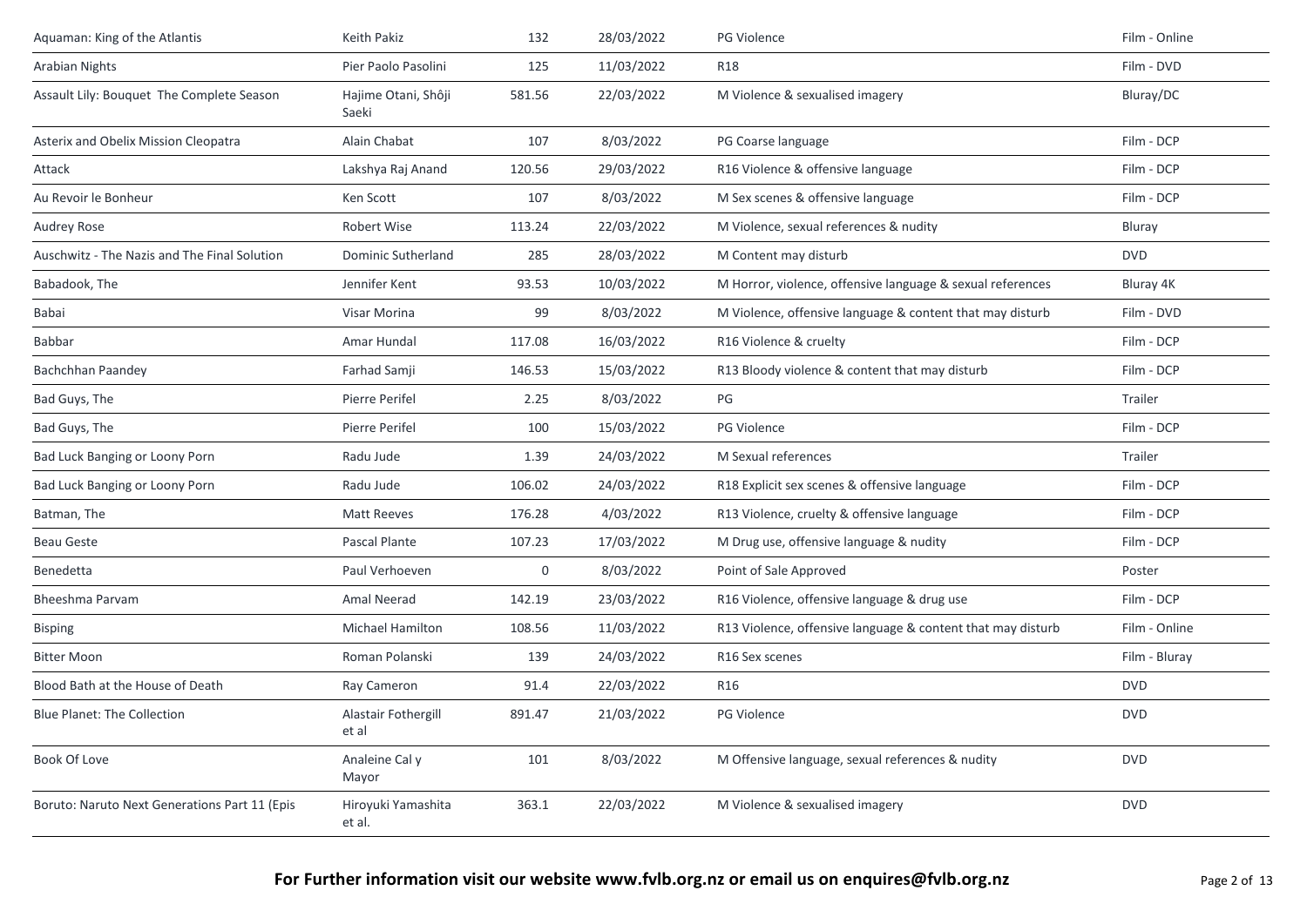| Boruto: Naruto Next Generations Part 11 (Epis | Hiroyuki Yamashita<br>et al. | 363.1  | 22/03/2022 | M Violence & sexualised imagery                                                 | Bluray               |
|-----------------------------------------------|------------------------------|--------|------------|---------------------------------------------------------------------------------|----------------------|
| Brontes of Haworth, The                       | Marc Miller                  | 260.47 | 22/03/2022 | PG Violence, sexual references & drug references                                | <b>DVD</b>           |
| Bug's Life, A                                 | John Lasseter                | 95     | 29/03/2022 | G                                                                               | Film - DCP           |
| <b>Bullet Train</b>                           | David Leitch                 | 2.35   | 3/03/2022  | M Violence                                                                      | Trailer              |
| Buona Sera, Mrs Campbell                      | Melvin Frank                 | 108    | 22/03/2022 | PG                                                                              | Film - DCP           |
| Call of Cthulhu                               | Cyanide                      | 0      | 8/03/2022  | R16                                                                             | <b>Computer Game</b> |
| Calm Beyond, The                              | Joshua Wong                  | 92.2   | 2/03/2022  | R16 Violence, offensive language & content that may disturb                     | Film - Online        |
| Camino                                        | Josh C. Waller               | 99.46  | 9/03/2022  | R16 Violence, cruelty, offensive language & content that may<br>disturb         | (DVD)                |
| Camino                                        | Josh C. Waller               | 99.51  | 23/03/2022 | R16 Violence, cruelty, offensive language & content that may<br>disturb         | Film - Online        |
| Captain Scarlet and the Mysterons B - The Com | Des Saunders                 | 858.53 | 22/03/2022 | G                                                                               | <b>DVD</b>           |
| Catch the Fair One                            | Josef Kubota<br>Wladyka      | 85.29  | 10/03/2022 | R16 Violence, offensive language, sexual material & content that<br>may disturb | Film - Online        |
| Catwoman: Hunted                              | Shinsuke Terasawa            | 75.38  | 3/03/2022  | M Violence                                                                      | <b>DVD</b>           |
| Catwoman: Hunted                              | Shinsuke Terasawa            | 78.53  | 3/03/2022  | M Violence                                                                      | Bluray               |
| China Gate                                    | Samuel Fuller                | 96.1   | 15/03/2022 | PG Violence & nudity                                                            | Bluray               |
| Christmas Story, A / Christmas Story 2, A     | Bob Clark / Brian<br>Levant  | 171.28 | 28/03/2022 | PG Coarse language & sexual references                                          | <b>DVD</b>           |
| Cinderella and the Little Sorcerer            | Alice Blehart                | 1.38   | 22/03/2022 | G                                                                               | Trailer              |
| Cinderella and the Little Sorcerer            | Alice Blehart                | 91.02  | 29/03/2022 | PG Violence                                                                     | Film - DCP           |
| Cliff Richard The Great 80 Tour               | <b>Brian Klein</b>           | 109.17 | 22/03/2022 | G                                                                               | <b>DVD</b>           |
| Clifford The Big Red Dog                      | Walt Becker                  | 96     | 10/03/2022 | PG                                                                              | Film - Harddrive     |
| CMon CMon                                     | Mike Mills                   | 105    | 22/03/2022 | M Offensive language                                                            | <b>DVD</b>           |
| Cocodrilo                                     | Jorge Yúdice                 | 4.58   | 24/03/2022 | PG Coarse language                                                              | Film - DCP           |
| Commando, The                                 | Asif Akbar                   | 89.03  | 24/03/2022 | R16 Violence & offensive language                                               | (DVD)                |
| Conquest of Space                             | <b>Byron Haskin</b>          | 80.31  | 22/03/2022 | PG Violence                                                                     | Bluray               |
| Cool Unicorn Bruv                             | Ninian Doff                  | 1.43   | 24/03/2022 | PG Coarse language                                                              | Film - DCP           |
| Cry Macho                                     | Clint Eastwood               | 99.38  | 3/03/2022  | M Adult themes                                                                  | <b>DVD</b>           |
| Cyrano                                        | Joe Wright                   | 123.3  | 8/03/2022  | M Violence                                                                      | Bluray               |

For Further information visit our website www.fvlb.org.nz or email us on enquires@fvlb.org.nz<br>Page 3 of 13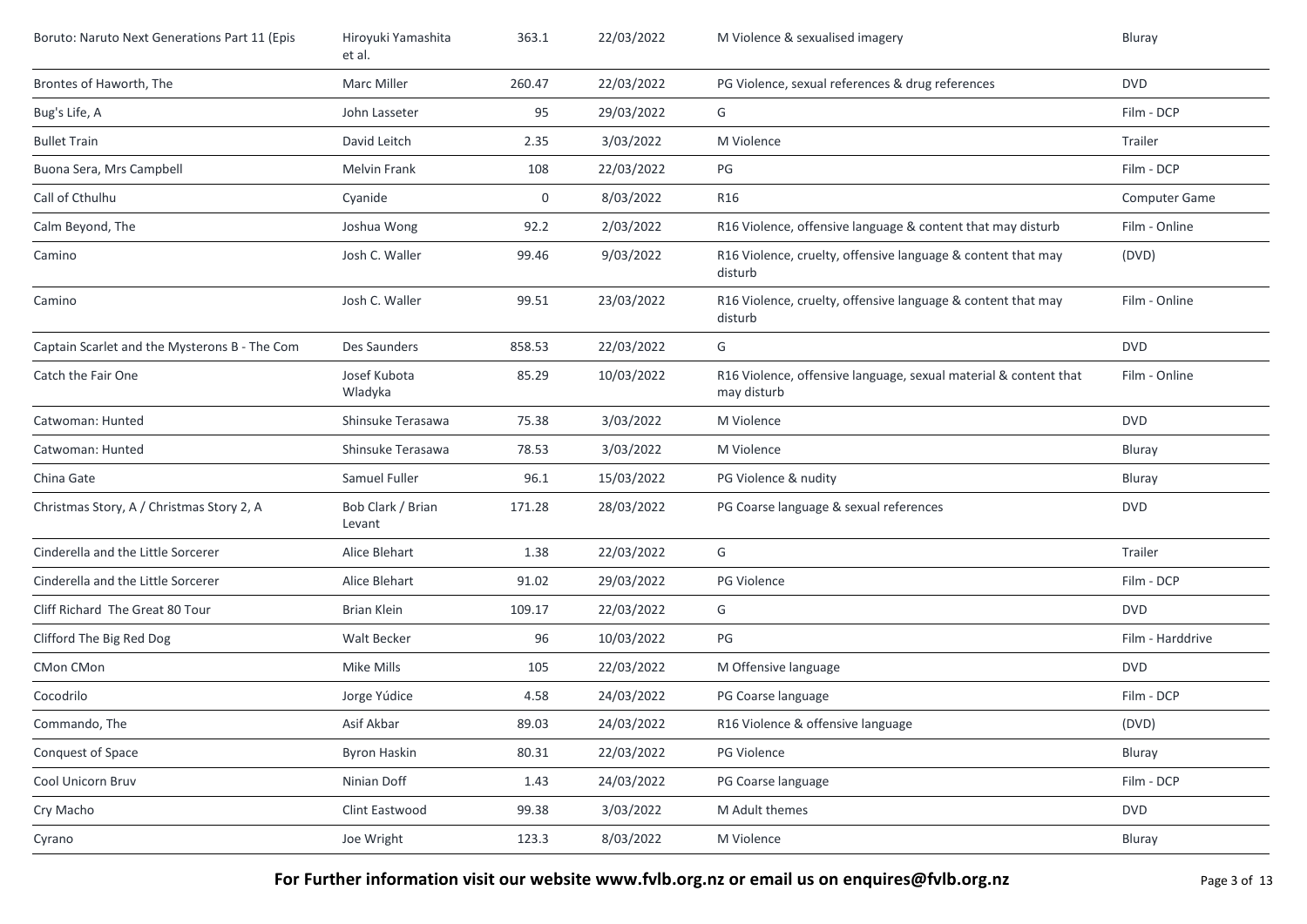| Joe Wright                                     | 123              | 8/03/2022  | M Violence                                           | <b>DVD</b>       |
|------------------------------------------------|------------------|------------|------------------------------------------------------|------------------|
| Lisa Clarke et al.                             | 272.15           | 22/03/2022 | M Violence, offensive language & sex scenes          | <b>DVD</b>       |
| Lexie Findarle<br>Trivundza, Nick<br>Trivundza | 84.37            | 22/03/2022 | M Violence                                           | Film - Online    |
| Matt Peters, Milo<br>Neuman                    | 73.1             | 8/03/2022  | R13 Bloody violence & content that may disturb       | Film - Online    |
| Rachel Carey                                   | 90.57            | 24/03/2022 | R13 Violence, offensive language & sexual references | Film - DCP       |
| Rachel Carey                                   | 90.57            | 28/03/2022 | R13 Violence, offensive language & sexual references | Film - Online    |
| Kenneth Branagh                                | 127              | 29/03/2022 | M Violence                                           | Film - DVD       |
| Eric Besnard                                   | 108.18           | 15/03/2022 | M Adult themes                                       | <b>DVD</b>       |
| Eric Besnard                                   | 108.18           | 23/03/2022 | M Adult themes                                       | Film - Online    |
| Jamie Donoughue,<br>Debs Paterson              | 322.47           | 16/03/2022 | R13 Violence, horror scenes & content may disturb    | <b>DVD</b>       |
| Jamie Donoughue,<br>Debs Paterson              | 185.22           | 14/03/2022 | R13 Violence, horror scenes & content may disturb    | <b>DVD</b>       |
| Jamie Donoughue,<br>Debs Paterson              | 137.25           | 14/03/2022 | R13 Violence, horror scenes & content may disturb    | <b>DVD</b>       |
| Jason Kim                                      | 123.46           | 15/03/2022 | R16 Violence & horror                                | <b>DVD</b>       |
| Lee Haven Jones                                | 71.28            | 22/03/2022 | PG Violence                                          | <b>DVD</b>       |
| Simon Curtis                                   | 2.3              | 8/03/2022  | G                                                    | Trailer          |
| Ate de Jong                                    | 99.14            | 2/03/2022  | PG Adult themes                                      | Bluray           |
| Denis Villeneuve                               | 149.05           | 3/03/2022  | M Violence                                           | <b>DVD</b>       |
| Denis Villeneuve                               | 155.26           | 3/03/2022  | M Violence                                           | Bluray           |
| Denis Villeneuve                               | 310.52           | 10/03/2022 | M Violence                                           | Bluray 4K/Bluray |
| Denis Villeneuve                               | 310.52           | 10/03/2022 | M Violence                                           | Bluray 4K/Bluray |
| David Lynch                                    | 135.46           | 11/03/2022 | PG Violence                                          | Bluray           |
| David Lynch                                    | 136.5            | 11/03/2022 | PG Violence                                          | Bluray 4K        |
| Techland                                       | $\boldsymbol{0}$ | 10/03/2022 | R18 Graphic violence, offensive language & cruelty   | Computer Game    |
| Waris Hussein                                  | 362.16           | 22/03/2022 | PG Adult themes                                      | <b>DVD</b>       |
| FromSoftware                                   | 0                | 10/03/2022 | R13 Violence & horror scenes                         | Computer Game    |
|                                                |                  |            |                                                      |                  |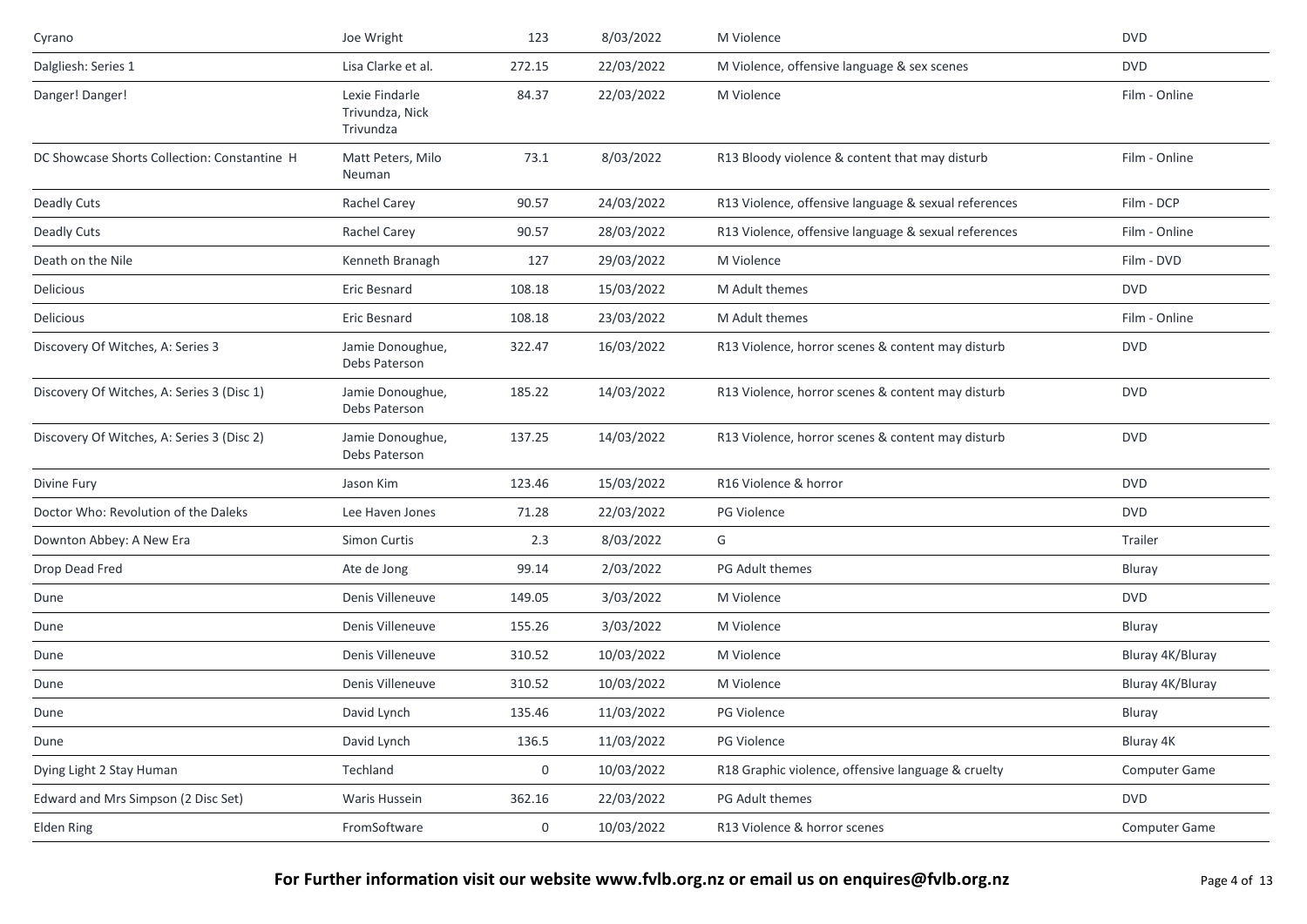| Elvis                                         | <b>Baz Luhrmann</b>                    | 3.15   | 22/03/2022 | G                                                                                 | Trailer          |
|-----------------------------------------------|----------------------------------------|--------|------------|-----------------------------------------------------------------------------------|------------------|
| Elvis 7 Movies                                | Norman Taurog,<br>Michael Curtiz et al | 681.14 | 8/03/2022  | $\mathsf{PG}$                                                                     | <b>DVD</b>       |
| Enviro Rangers, The                           | Lienkie Henning                        | 6      | 21/03/2022 | G                                                                                 | Film - DCP       |
| Eternals                                      | Chloé Zhao                             | 156    | 3/03/2022  | M Violence                                                                        | Film - Harddrive |
| Etharkkum Thunidhavan                         | Pandiraj                               | 148.51 | 9/03/2022  | R16 Violence, cruelty, sexual violence & content that may disturb                 | Film - DCP       |
| Euroteens Film Night                          | Various                                | 62.08  | 30/03/2022 | M Offensive language & sexual references                                          | Film - DCP       |
| Everybody Hates Johan                         | Hallvar Witzø                          | 2.29   | 29/03/2022 | M                                                                                 | Trailer          |
| Everything Everywhere All At Once             | Dan Kwan, Daniel<br>Scheinert          | 0      | 10/03/2022 | Point of Sale Approved                                                            | Poster           |
| Everything Everywhere All At Once             | Dan Kwan, Daniel<br>Scheinert          | 139.1  | 21/03/2022 | R13 Violence, offensive language, sexual references & content that<br>may disturb | Film - DCP       |
| Everything Went Fine                          | François Ozon                          | 112.45 | 17/03/2022 | R13 Deals with euthanasia. Contains offensive language & violence                 | Film - DCP       |
| Everything Went Fine                          | François Ozon                          | 2.05   | 29/03/2022 | M Suicide references                                                              | Trailer          |
| <b>Executive Stress: The Complete Series</b>  | Various                                | 459.52 | 22/03/2022 | PG Sexual references                                                              | <b>DVD</b>       |
| Fabian: Going to the Dogs                     | Dominik Graf                           | 178.3  | 15/03/2022 | R16 Sex scenes, nudity, violence, drug use & suicide                              | (DVD)            |
| Fabian: Going to the Dogs                     | Dominik Graf                           | 178.3  | 23/03/2022 | R16 Sex scenes, nudity, violence, drug use & suicide                              | Film - Online    |
| Fantastic Beasts: The Secrets of Dumbledore   | David Yates                            | 2.43   | 17/03/2022 | M Violence                                                                        | Trailer          |
| Fantastic Beasts: The Secrets of Dumbledore   | David Yates                            | 142    | 29/03/2022 | M Violence                                                                        | Film - DCP       |
| Far Cry 6                                     | Ubisoft                                | 0      | 10/03/2022 | R16 Violence, cruelty & offensive language                                        | Computer Game    |
| Fate Grand Order The Movie: Wandering; Agater | Kei Suezawa                            | 90     | 23/03/2022 | M Violence                                                                        | Film - Online    |
| Fatopia Adventures, The                       | Steve McLean                           | 8      | 21/03/2022 | G                                                                                 | Film - DCP       |
| Fear Pharm                                    | Dante Yore                             | 79.34  | 30/03/2022 | R16 Horror, graphic violence & offensive language                                 | Film - Online    |
| Fear Pharm 2                                  | Dante Yore                             | 74.36  | 30/03/2022 | R16 Horror, graphic violence & offensive language                                 | Film - Online    |
| Fourth Musketeer, The                         | Steve Lawson                           | 85.07  | 22/03/2022 | <b>PG Violence</b>                                                                | Film - Online    |
| From the Vine                                 | Sean Cisterna                          | 94.04  | 22/03/2022 | M Offensive language                                                              | Film - DCP       |
| <b>Gasoline Alley</b>                         | Edward John Drake                      | 97.09  | 4/03/2022  | R16 Violence, offensive language & drug use                                       | Film - Online    |
| Ghostbusters Afterlife, Ghostbusters, Ghostbu | Ivan Reitman,<br>Jason Reitman         | 323.37 | 3/03/2022  | PG Coarse language & some scenes may scare very young children                    | <b>DVD</b>       |
| Ghostbusters Afterlife, Ghostbusters, Ghostbu | Ivan Reitman,<br>Jason Reitman         | 336.45 | 3/03/2022  | PG Coarse language & some scenes may scare very young children                    | Bluray           |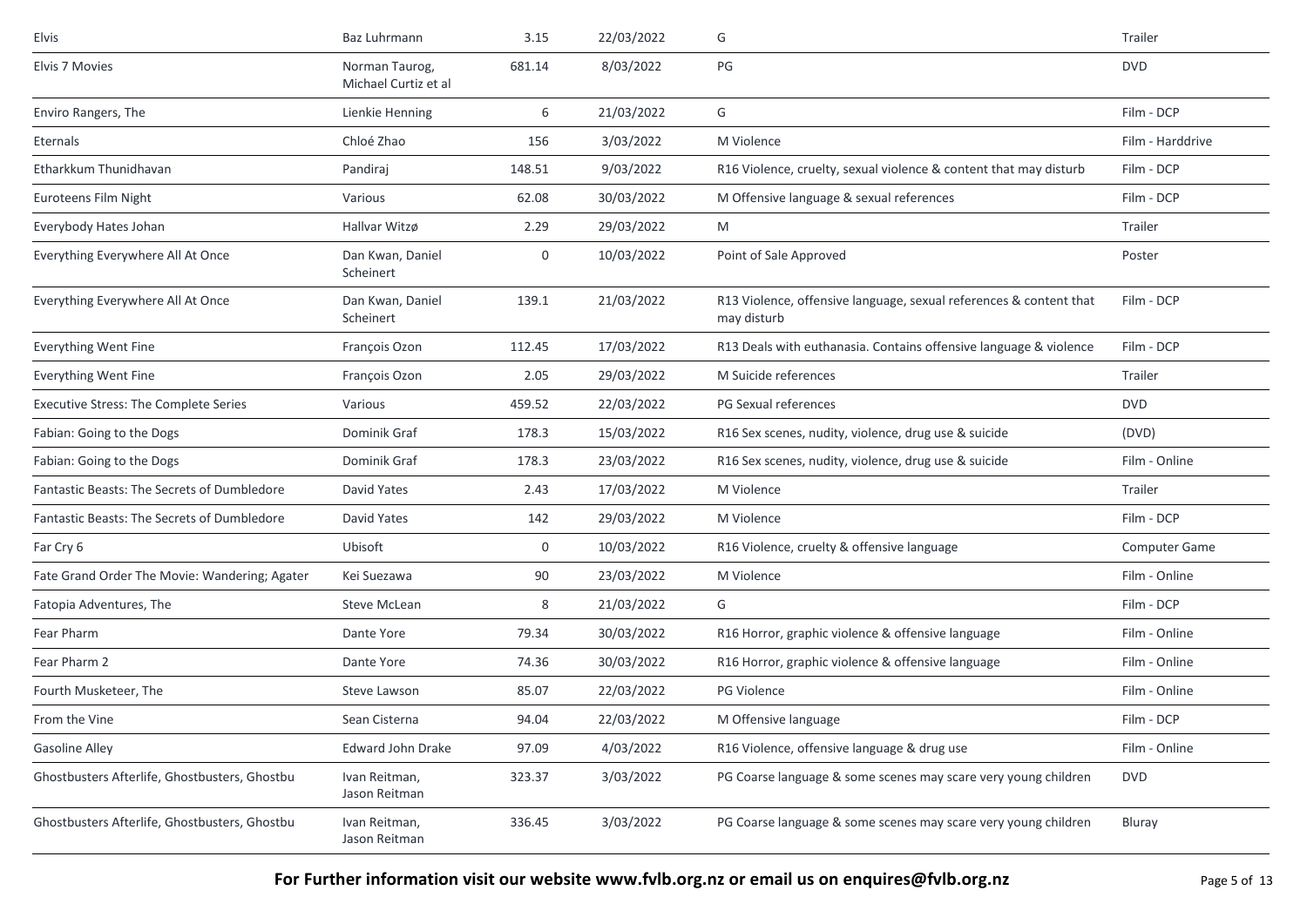| Ghostbusters Afterlife, Ghostbusters, Ghostbu | Ivan Reitman,<br>Jason Reitman | 674.24  | 3/03/2022  | PG Coarse language & some scenes may scare very young children                       | Bluray 4K/Bluray |
|-----------------------------------------------|--------------------------------|---------|------------|--------------------------------------------------------------------------------------|------------------|
| Ghostbusters: Afterlife                       | Jason Reitman                  | 247.3   | 3/03/2022  | PG Coarse language & some scenes may scare very young children                       | Bluray 4K/Bluray |
| <b>Ghostbusters: Afterlife</b>                | Jason Reitman                  | 124     | 10/03/2022 | PG Coarse language & some scenes may scare very young children                       | Film - Harddrive |
| Girl Who Believes in Miracles, The            | <b>Rich Correll</b>            | 95.36   | 21/03/2022 | PG Violence                                                                          | <b>DVD</b>       |
| <b>Grit Values</b>                            | Denyse Healy                   | 8.36    | 21/03/2022 | G                                                                                    | Film - DCP       |
| Happening                                     | Audrey Diwan                   | 99.2    | 15/03/2022 | R16 Sex scenes, nudity, cruelty & content that may disturb                           | Film - DCP       |
| Happening                                     | Audrey Diwan                   | 1.49    | 15/03/2022 | M                                                                                    | Trailer          |
| Haute Couture                                 | Sylvie Ohayon                  | 1.49    | 8/03/2022  | PG                                                                                   | Trailer          |
| Haute Couture                                 | Sylvie Ohayon                  | 101     | 8/03/2022  | M Offensive language                                                                 | Film - DCP       |
| Haute Couture                                 | Sylvie Ohayon                  | 0       | 30/03/2022 | Point of Sale Approved                                                               | Poster           |
| Henchmen                                      | Adam Wood                      | 78.48   | 29/03/2022 | PG Violence & coarse language                                                        | <b>DVD</b>       |
| Here Today                                    | <b>Billy Crystal</b>           | 266     | 3/03/2022  | M Offensive language                                                                 | Film - Online    |
| Heropanti 2                                   | Ahmed Khan                     | 3.38    | 22/03/2022 | M Violence                                                                           | Trailer          |
| Hills Have Eyes, The                          | Wes Craven                     | 90      | 11/03/2022 | R18 Violence                                                                         | Bluray 4K        |
| Hot Dog                                       | Alma Buddecke,<br>Marleen Mayr | 7.47    | 24/03/2022 | M Offensive language & sexual references                                             | Film - DCP       |
| House Next Door: Meet the Blacks 2            | Deon Taylor                    | 92.59   | 11/03/2022 | R16 Violence, offensive language, sexual material & other content<br>that may offend | Film - Online    |
| House of Gucci                                | <b>Ridley Scott</b>            | 158     | 10/03/2022 | R13 Violence, offensive language & sex scenes                                        | Film - Harddrive |
| <b>Hudas Salon</b>                            | Hany Abu-Assad                 | 1.56    | 29/03/2022 | M                                                                                    | Trailer          |
| Hunter, The                                   | <b>Buzz Kulik</b>              | 97.26   | 15/03/2022 | M Violence                                                                           | Bluray           |
| Hunting Hitler The Complete Evidence          | Various                        | 1127.31 | 30/03/2022 | M Adult themes                                                                       | <b>DVD</b>       |
| Ibrahim                                       | Samir Guesmi                   | 75.42   | 16/03/2022 | M Violence, offensive language & drug use                                            | Film - DCP       |
| I'm No Angel                                  | <b>Wesley Ruggles</b>          | 87      | 24/03/2022 | PG Sexual references                                                                 | Film - DCP       |
| It Snows in Benidorm                          | <b>Isabel Coixet</b>           | 117.4   | 3/03/2022  | M Offensive language & sexual references                                             | Film - Online    |
| It Snows in Benidorm                          | <b>Isabel Coixet</b>           | 2.34    | 15/03/2022 | M                                                                                    | Trailer          |
| Jack In The Box, The: Awakening               | Lawrence Fowler                | 89.29   | 7/03/2022  | R16 Violence & horror                                                                | (DVD)            |
| Jackass 5 Movie Collection                    | Jeff Tremaine                  | 451.57  | 22/03/2022 | R16 Offensive language, nudity, sexual material & content that may<br>offend         | <b>DVD</b>       |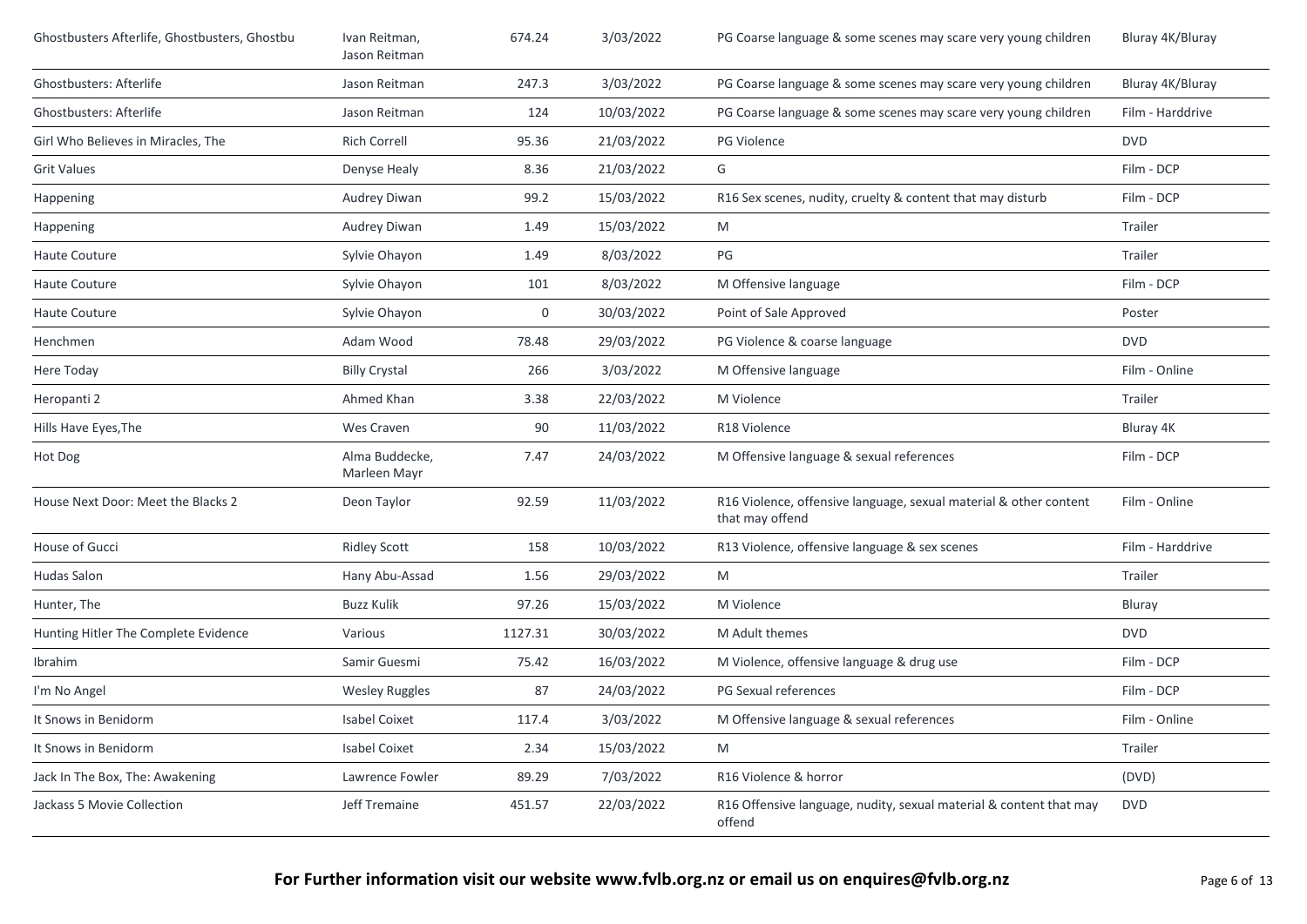| Jackass Forever                              | Jeff Tremaine                     | 95.52  | 8/03/2022  | R13 Offensive language & nudity                    | [Bluray]         |
|----------------------------------------------|-----------------------------------|--------|------------|----------------------------------------------------|------------------|
| Jackass Forever                              | Jeff Tremaine                     | 91.58  | 8/03/2022  | R13 Offensive language & nudity                    | [DVD]            |
| Jeffery Robinsons Who We Are: A Chronicle of | Emily Kunstler,<br>Sarah Kunstler | 113    | 3/03/2022  | M Violence                                         | Film - Online    |
| Jesus of Nazareth                            | Franco Zeffirelli                 | 380.04 | 22/03/2022 | PG Violence                                        | <b>DVD</b>       |
| Jhund                                        | Nagraj Manjule                    | 176    | 3/03/2022  | M Violence & offensive language                    | Film - DCP       |
| Jockey                                       | Clint Bentley                     | 91     | 3/03/2022  | M Offensive language                               | Film - Online    |
| John Wayne Collection, The                   | Various                           | 600.32 | 11/03/2022 | M                                                  | Bluray           |
| Johnny Got His Gun                           | Dalton Trumbo                     | 111.17 | 15/03/2022 | R <sub>16</sub>                                    | Bluray           |
| Journal for Jordan, A                        | Denzel Washington                 | 126.32 | 10/03/2022 | M Nudity                                           | <b>DVD</b>       |
| Journey of the Eels                          | Nick Plant                        | 2.14   | 21/03/2022 | G                                                  | Film - DCP       |
| Jujutsu Kaisen 0                             | Sunghoo Park                      | 104.49 | 3/03/2022  | R13 Violence & horror scenes                       | Film - DCP       |
| Jujutsu Kaisen 0                             | Sunghoo Park                      | 1.36   | 8/03/2022  | M                                                  | Trailer          |
| Jupiter                                      | Benjamin Pfohl                    | 13.58  | 28/03/2022 | M                                                  | Film - DCP       |
| Jurassic Hunt                                | Hank Braxtan                      | 80.05  | 4/03/2022  | R16 Violence & offensive language                  | (DVD)            |
| Kashmir Files, The                           | Vivek Ranjan<br>Agnihotri         | 170.23 | 28/03/2022 | R18 Graphic violence, offensive language & cruelty | Film - DCP       |
| KGF: Chapter 2                               | Prashanth Neel                    | 2.56   | 29/03/2022 | M Violence                                         | Trailer          |
| King Richard                                 | Reinaldo Marcus<br>Green          | 144    | 10/03/2022 | M Violence & offensive language                    | Film - Harddrive |
| King Richard                                 | Reinaldo Marcus<br>Green          | 138.45 | 29/03/2022 | M Violence & offensive language                    | <b>DVD</b>       |
| King Tweety                                  | Careen Ingle                      | 79     | 3/03/2022  | G                                                  | Film - Online    |
| Kollegen                                     | Jannis A. Kiefer                  | 14     | 28/03/2022 | M Offensive language                               | Film - DCP       |
| Konsultacija                                 | Adas Burkšaitis                   | 6.27   | 23/03/2022 | M Offensive language                               | Film - DCP       |
| Krays Gangsters Behind Bars, The             | Richard John Taylor               | 96.45  | 15/03/2022 | M Offensive language                               | Film - Online    |
| La Boum                                      | Claude Pinoteau                   | 110.34 | 23/03/2022 | M Violence & offensive language                    | Film - DCP       |
| Lacci                                        | Daniele Luchetti                  | 99     | 22/03/2022 | M Sex scenes, offensive language & nudity          | Film - DCP       |
| Ladies of Steel                              | Pamela Tola                       | 91.56  | 29/03/2022 | M Offensive language & sexual references           | Film - DCP       |
| Ladies of Steel                              | Pamela Tola                       | 1.41   | 29/03/2022 | M                                                  | Trailer          |
|                                              |                                   |        |            |                                                    |                  |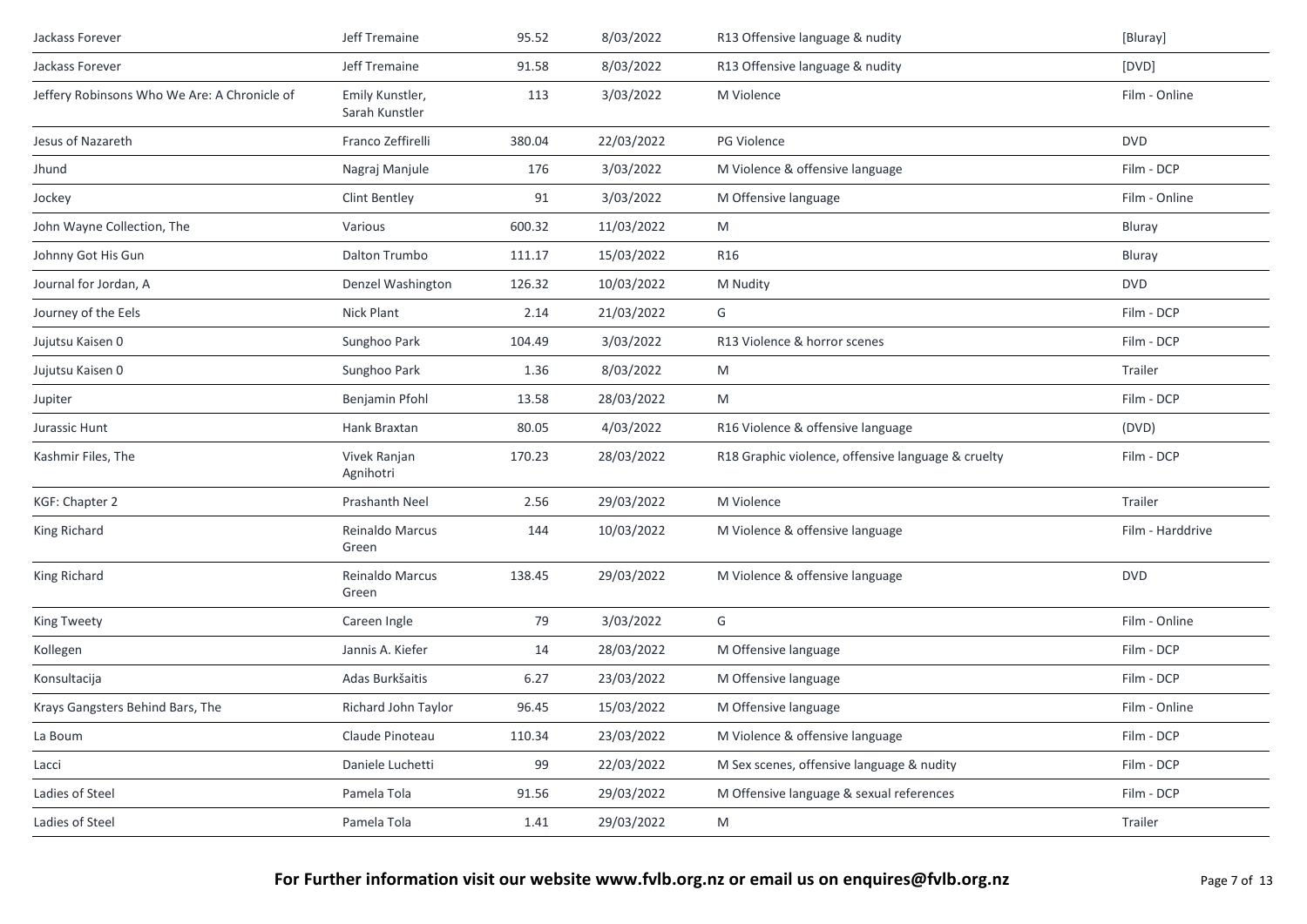| Lekh                                    | Manvir BrarBhanu<br>Thakur                 | 121.42 | 29/03/2022 | G                                                                 | Film - DCP       |
|-----------------------------------------|--------------------------------------------|--------|------------|-------------------------------------------------------------------|------------------|
| Les 2 Alfred                            | Bruno Podalydès                            | 91.2   | 11/03/2022 | M Offensive language                                              | Film - DCP       |
| Les malheurs de Sophie                  | Christophe Honoré                          | 102.58 | 16/03/2022 | PG Violence                                                       | Film - DCP       |
| Limuzinas                               | Saulė Bliuvaitė                            | 15     | 23/03/2022 | M Offensive language & sexual references                          | Film - DCP       |
| Little Secret                           | Martin Krejcí                              | 20.27  | 24/03/2022 | M Offensive language                                              | Film - DCP       |
| Lost City, The                          | Aaron Nee & Adam<br>Nee                    | 111.38 | 8/03/2022  | M Violence & nudity                                               | Film - DCP       |
| Love & Theft                            | Andreas Hykade                             | 6.5    | 24/03/2022 | PG Coarse language                                                | Film - DCP       |
| Main Viyah Nahi Karona Tere Naal        | Rupinder Inderjit                          | 117    | 3/03/2022  | PG Violence & coarse language                                     | Film - DCP       |
| Man of God                              | Yelena Popovic                             | 109    | 8/03/2022  | PG Coarse language                                                | Film - Online    |
| <b>Manaias Champions</b>                | Judith Ford                                | 5.39   | 21/03/2022 | G                                                                 | Film - DCP       |
| Mansion, The                            | Lienkie Henning                            | 5.36   | 21/03/2022 | G                                                                 | Film - DCP       |
| Marooned                                | John Sturges                               | 129    | 15/03/2022 | PG                                                                | Bluray           |
| Matrix 4 - Film Deja Vu Collection, The | The Wachowskis                             | 551.51 | 24/03/2022 | M Violence, offensive language & sex scenes                       | Bluray           |
| Matrix 4 - Film Deja Vu Collection, The | The Wachowskis                             | 529    | 24/03/2022 | M Violence, offensive language & sex scenes                       | <b>DVD</b>       |
| Matrix 4 - Film Deja Vu Collection, The | The Wachowskis                             | 551.51 | 24/03/2022 | M Violence, offensive language & sex scenes                       | Bluray 4K        |
| <b>Matrix Resurrections</b>             | Lana Wachowski                             | 147.57 | 21/03/2022 | M Violence & offensive language                                   | Bluray           |
| <b>Matrix Resurrections</b>             | Lana Wachowski                             | 141.52 | 21/03/2022 | M Violence & offensive language                                   | <b>DVD</b>       |
| <b>Matrix Resurrections</b>             | Lana Wachowski                             | 295.54 | 21/03/2022 | M Violence & offensive language                                   | Bluray 4K/Bluray |
| <b>Matrix Resurrections</b>             | Lana Wachowski                             | 295.54 | 21/03/2022 | M Violence & offensive language                                   | Bluray 4K/Bluray |
| McDonald & Dodds: Season 1              | Richard Senior,<br>Laura Scrivano          | 176.32 | 29/03/2022 | M Violence                                                        | <b>DVD</b>       |
| McDonald & Dodds: Season 2              | Alex Pillai, Rebecca<br>Rycroft, Ian Aryeh | 267.46 | 29/03/2022 | PG Violence, coarse language, sexual references & drug references | <b>DVD</b>       |
| Megatrick                               | Megatrick                                  | 1.49   | 24/03/2022 | G                                                                 | Film - DCP       |
| Men                                     | Alex Garland                               | 1.32   | 15/03/2022 | M Offensive language                                              | Trailer          |
| Met Opera: Boris Godunov                | Stephen<br>Wadsworth                       | 162.09 | 9/03/2022  | PG                                                                | Film - DCP       |
| Met Opera: Eurydice                     | Mary Zimmerman                             | 194.54 | 2/03/2022  | G                                                                 | Film - DCP       |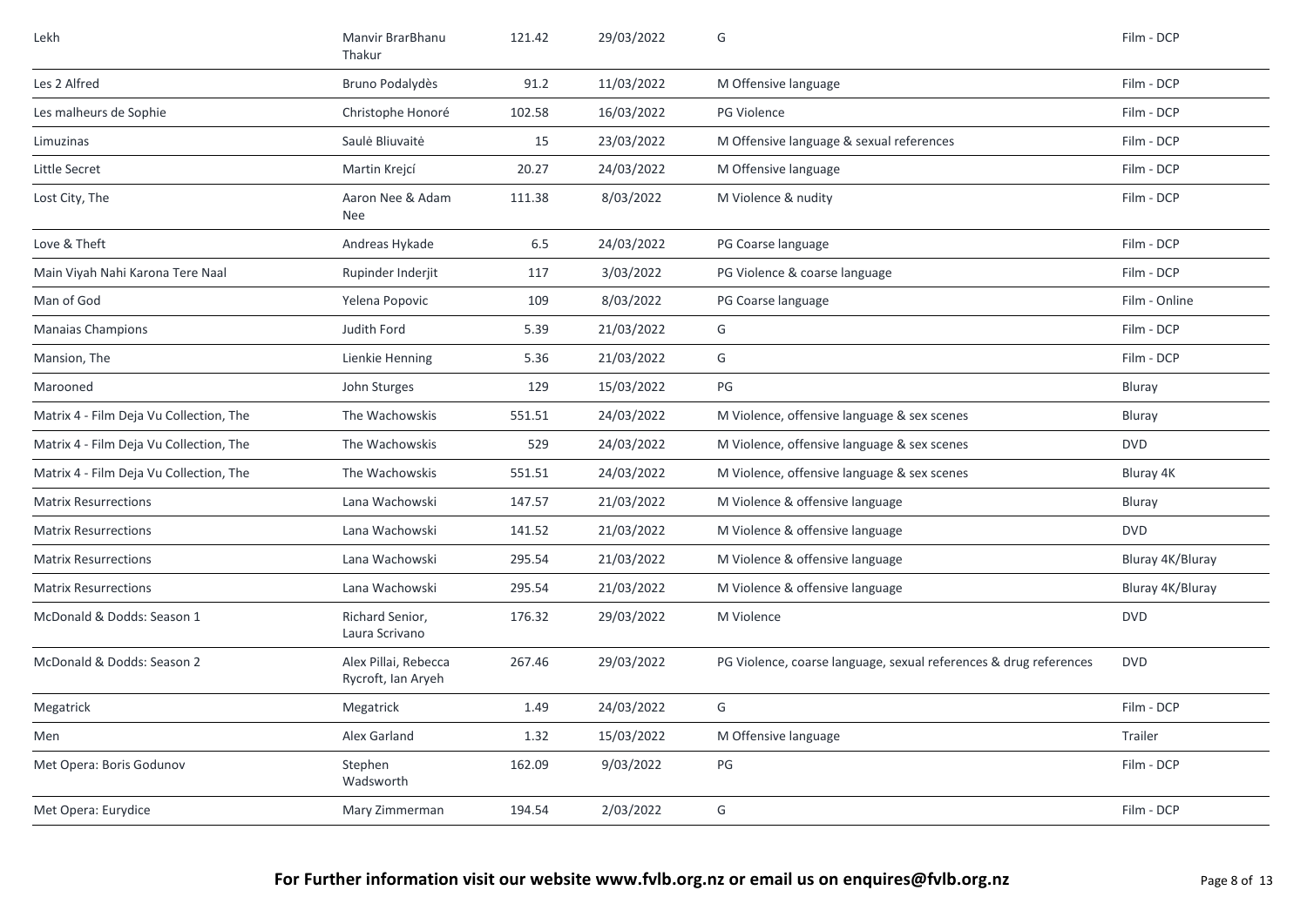| Met Opera: Fire Shut up in my Bones          | James Robinson<br>and Camille A.<br>Brown | 216.06 | 8/03/2022  | M Sexual abuse themes, sexual references & offensive language | Film - DCP    |
|----------------------------------------------|-------------------------------------------|--------|------------|---------------------------------------------------------------|---------------|
| Met Opera: Rigoletto                         | <b>Bartlett Sher</b>                      | 196.01 | 2/03/2022  | PG                                                            | Film - DCP    |
| Midsomer Murders - Season 22 Part 2          | Various                                   | 179.06 | 15/03/2022 | M Violence                                                    | <b>DVD</b>    |
| Miss Willoughby and the Haunted Bookshop     | <b>Brad Watson</b>                        | 95.05  | 16/03/2022 | M Adult themes                                                | Film - Online |
| Moonshot                                     | Christopher<br>Winterbauer                | 104    | 18/03/2022 | M Sexual references                                           | Film - Online |
| Morbius                                      | Daniel Espinosa                           | 104    | 17/03/2022 | M Violence & offensive language                               | Film - DCP    |
| Motinos                                      | Birutė<br>Kapustinskaitė                  | 15.27  | 23/03/2022 | PG Coarse language                                            | Film - DCP    |
| <b>Mulan: Princess Warrior</b>               | Wallace Liao                              | 98     | 22/03/2022 | PG Violence                                                   | Film - Online |
| My Life is Murder: Series 1                  | Various                                   | 429.23 | 22/03/2022 | M Violence, sexual references & offensive language            | <b>DVD</b>    |
| My Life is Murder: Series 2                  | Various                                   | 460.05 | 22/03/2022 | M Violence                                                    | <b>DVD</b>    |
| My Stepmother is An Alien                    | Richard Benjamin                          | 107.56 | 11/03/2022 | PG                                                            | Bluray        |
| My Sweet Monster                             | Sergey Selyanov                           | 98     | 24/03/2022 | PG Violence                                                   | Film - DCP    |
| Naradan                                      | Aashiq Abu                                | 150    | 15/03/2022 | M Offensive language                                          | Film - DCP    |
| Neon Genesis Evangelion: The Complete Series | Various                                   | 786.21 | 15/03/2022 | M Violence & sexual references                                | Bluray        |
| Nice View                                    | Muye WEN                                  | 106    | 29/03/2022 | PG Violence & coarse language                                 | Film - DCP    |
| Night of the Kings                           | Philippe Lacôte                           | 92.55  | 8/03/2022  | M Violence, offensive language & nudity                       | Film - DCP    |
| Night of the Kings                           | Philippe Lacôte                           | 92.55  | 23/03/2022 | M Violence, offensive language & nudity                       | Film - Online |
| <b>Night Raiders</b>                         | Danis Goulet                              | 101.08 | 3/03/2022  | M Violence & offensive language                               | Film - Online |
| <b>Night Raiders</b>                         | Danis Goulet                              | 101.08 | 15/03/2022 | M Violence & offensive language                               | Film - DCP    |
| <b>Night Raiders</b>                         | Danis Goulet                              | 1.36   | 15/03/2022 | M                                                             | Trailer       |
| Nobody Has to Know                           | <b>Bouli Lanners</b>                      | 99     | 3/03/2022  | M Offensive language                                          | Film - DCP    |
| Nobody Has to Know                           | <b>Bouli Lanners</b>                      | 1.3    | 8/03/2022  | M                                                             | Trailer       |
| Nope                                         | Jordan Peele                              | 2.05   | 17/03/2022 | M                                                             | Trailer       |
| North Hollywood                              | Mikey Alfred                              | 94.17  | 7/03/2022  | R13 Violence, offensive language, drug use & sexual material  | Film - Online |
| Office, The Complete Collection              | Ken Kwapis, Greg<br>Daniels et al         | 4369   | 22/03/2022 | M Violence, offensive language, sexual references & nudity    | <b>DVD</b>    |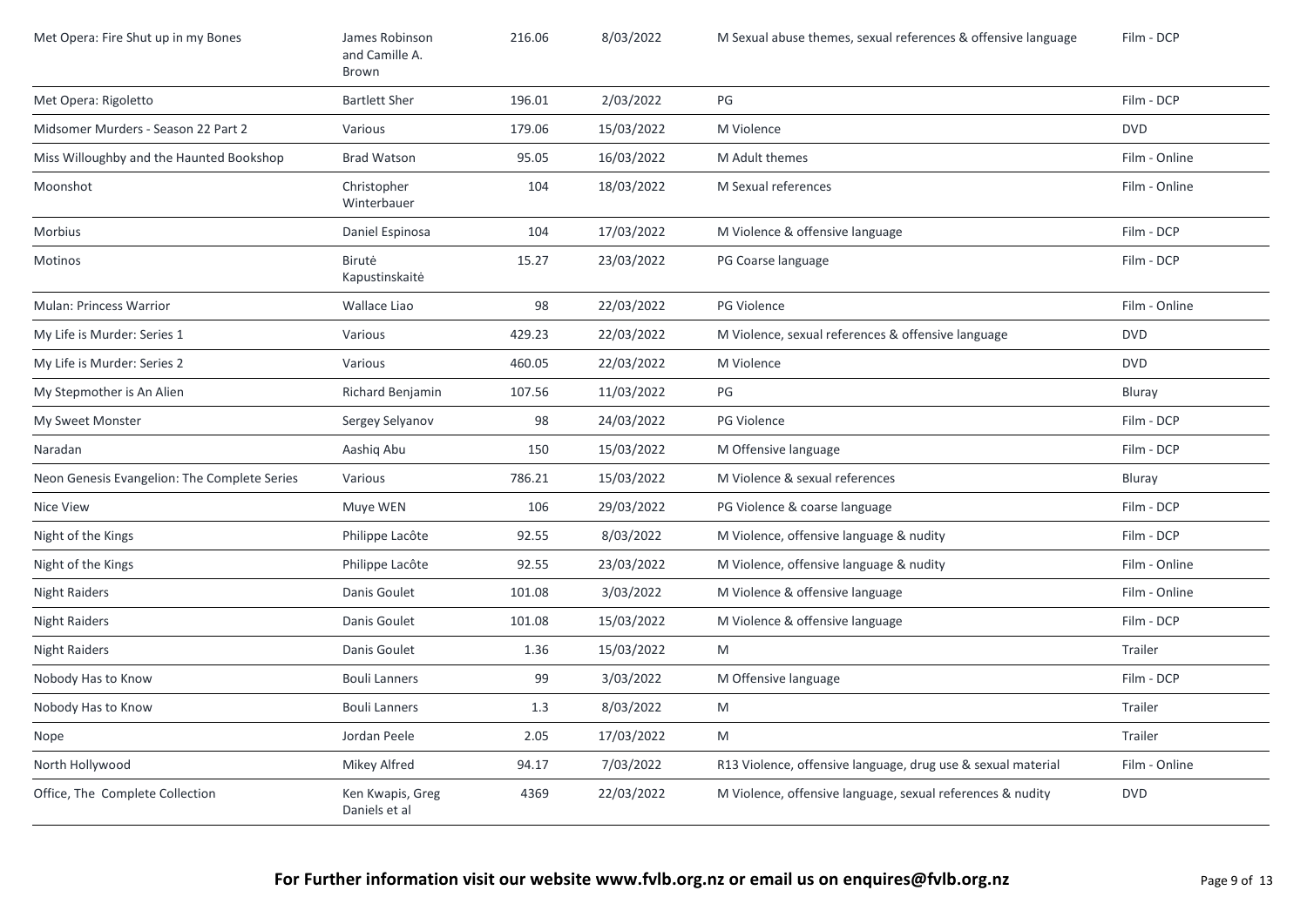| Office, The Season 9                         | Greg Daniels, Matt<br>Sohn et al                    | 520.24 | 16/03/2022 | M Sexual references                                                            | <b>DVD</b>           |
|----------------------------------------------|-----------------------------------------------------|--------|------------|--------------------------------------------------------------------------------|----------------------|
| One Second                                   | Zhang Yimou                                         | 102.46 | 16/03/2022 | M Violence & offensive language                                                | Film - Online        |
| <b>Operation Mincemeat</b>                   | John Madden                                         | 127    | 10/03/2022 | M Offensive language                                                           | Film - DCP           |
| <b>Operation Mincemeat</b>                   | John Madden                                         | 2.29   | 10/03/2022 | M                                                                              | Trailer              |
| OSS 117 : Alerte rouge en Afrique noire      | Nicolas Bedos                                       | 116    | 8/03/2022  | M Violence, offensive language & sex scenes                                    | Film - DCP           |
| Osterman Weekend, The                        | Sam Peckinpah                                       | 209.1  | 22/03/2022 | R <sub>16</sub>                                                                | Bluray               |
| Pelorus                                      | Alex Sutherland                                     | 13     | 3/03/2022  | M Offensive language                                                           | Film - Online        |
| Pils Adventure                               | Julien Fournet                                      | 1.55   | 3/03/2022  | PG                                                                             | Trailer              |
| Pirmas Sekmadienis Po Pirmos Pilnaties       | Greta Griniūtė                                      | 14.58  | 23/03/2022 | PG                                                                             | Film - DCP           |
| Plastic Bag, The                             | Lisa Malones                                        | 10.05  | 21/03/2022 | G                                                                              | Film - DCP           |
| Playlist                                     | Nine Antico                                         | 82.45  | 23/03/2022 | R16 Drug use, sex scenes & offensive language                                  | Film - DCP           |
| Poppy                                        | Linda Niccol                                        | 97.57  | 23/03/2022 | PG Offensive language & sexual references                                      | Film - Online        |
| Project Gemini                               | Serik Beyseu                                        | 97.59  | 4/03/2022  | R13 Violence, horror & sex scenes                                              | Film - Online        |
| Quarry, The                                  | 2K                                                  | 0      | 21/03/2022 | R16 Graphic violence, horror, offensive language & content that<br>may disturb | <b>Computer Game</b> |
| Radhe Shyam                                  | Radha Krishna<br>Kumar                              | 139.59 | 9/03/2022  | M Content may disturb                                                          | Film - DCP           |
| Red Rocket                                   | Sean Baker                                          | 124.41 | 29/03/2022 | R16 Drug use, offensive language & explicit sexual material                    | <b>DVD</b>           |
| Rome, Open City                              | Roberto Rossellini                                  | 103    | 22/03/2022 | PG                                                                             | Film - DCP           |
| Rosas Wedding                                | Icíar Bollaín                                       | 95.01  | 15/03/2022 | M Offensive language                                                           | <b>DVD</b>           |
| Rouge                                        | Farid Bentoumi                                      | 88     | 8/03/2022  | M Offensive language & content that may disturb                                | Film - DCP           |
| <b>RRR</b>                                   | S. S. Rajamouli                                     | 180.27 | 23/03/2022 | R16 Violence & cruelty                                                         | Film - DCP           |
| Runway 34                                    | ajay Devgn                                          | 3.17   | 22/03/2022 | ${\sf M}$                                                                      | Trailer              |
| <b>Ruthless People</b>                       | Abrahams, Zucker, Z<br>ucker                        | 90.11  | 28/03/2022 | R13                                                                            | <b>DVD</b>           |
| Sailor Moon Sailor Stars (Season 5) Complete | Takuya Igarashi,<br>Harume Kosaka,<br>Noriyo Sasaki | 810.21 | 15/03/2022 | PG Violence & coarse language                                                  | Bluray               |
| Saving Private Ryan                          | <b>Steven Spielberg</b>                             | 169    | 10/03/2022 | R15 Depicts graphic & realistic war scenes                                     | Bluray 4K            |
| Scandi Film Festival 2022 Trailer            | Various                                             | 0.37   | 22/03/2022 | G                                                                              | Trailer              |
|                                              |                                                     |        |            |                                                                                |                      |

**For Further information visit our website www.fvlb.org.nz or email us on enquires@fvlb.org.nz** Page 10 of 13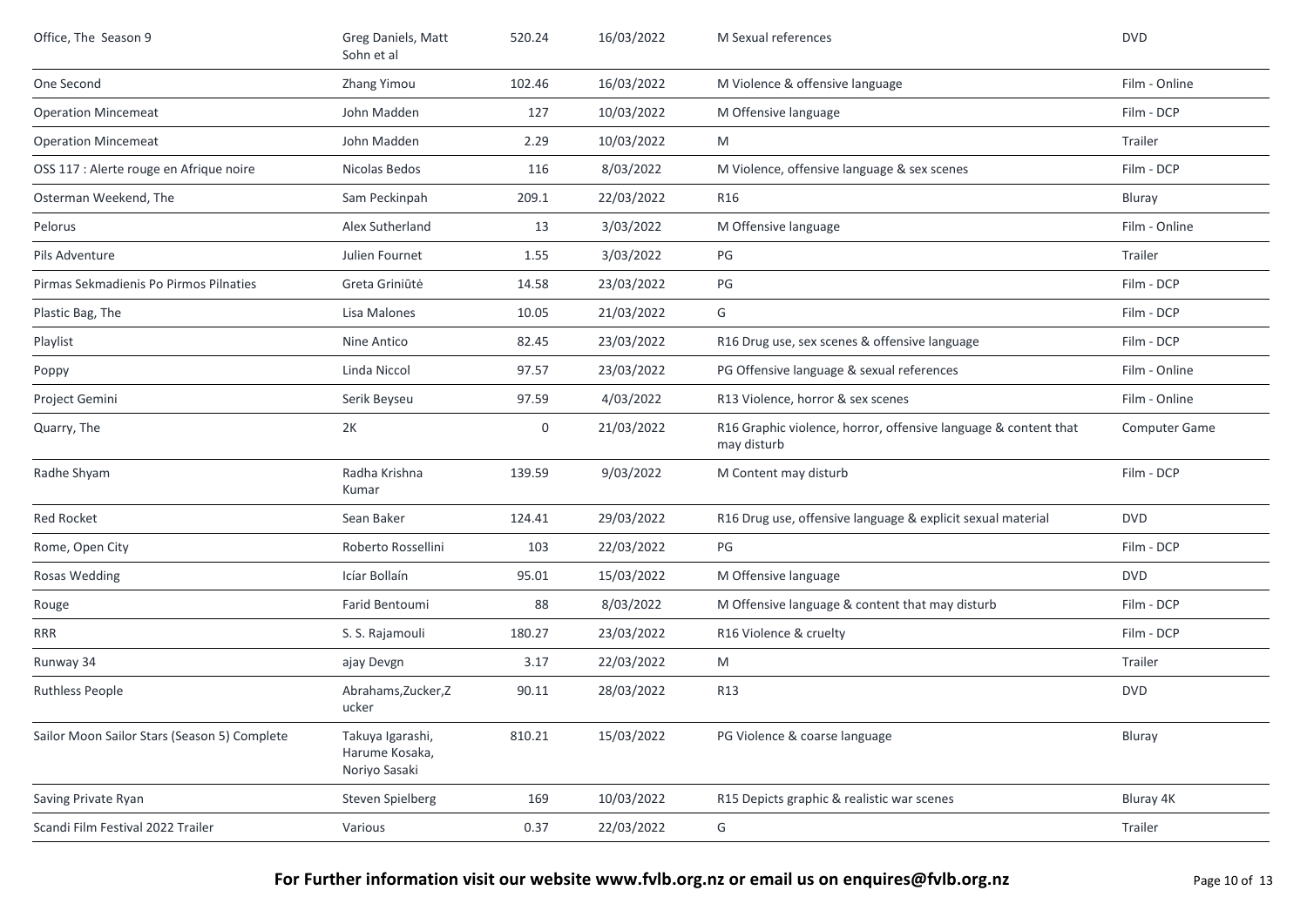| Scary of Sixty-First, The             | Dasha Nekrasova                    | 81.21            | 9/03/2022  | R16 Violence, sex scenes, self-harm & offensive language                | Film - Online    |
|---------------------------------------|------------------------------------|------------------|------------|-------------------------------------------------------------------------|------------------|
| Seima                                 | <b>Titas Laucius</b>               | 20.3             | 23/03/2022 | M Offensive language                                                    | Film - DCP       |
| Seriously Red                         | Gracie Otto                        | 98               | 10/03/2022 | M Sex scenes, offensive language & nudity                               | Film - DCP       |
| Seriously Red                         | Gracie Otto                        | 98               | 10/03/2022 | M Sex scenes, offensive language & nudity                               | Film - Online    |
| Show Me Shorts: Lithuanian Film Night | Various                            | 91.34            | 24/03/2022 | M Offensive language & sexual references                                | Film - DCP       |
| Sing 2                                | Garth Jennings                     | 110              | 10/03/2022 | PG Some scenes may scare very young children                            | Film - Harddrive |
| Small Country: An African Childhood   | Eric Barbier                       | 107.34           | 28/03/2022 | R16 Violence, cruelty, offensive language & content that may<br>disturb | Film - DCP       |
| SMS: World of Cultures Event          | Various                            | 106.55           | 10/03/2022 | M Offensive language                                                    | Film - DCP       |
| Sniper Elite 5                        | Rebellion<br>Developments          | $\boldsymbol{0}$ | 2/03/2022  | R16 Violence                                                            | [Computer Game]  |
| So Cold the River                     | Paul Shoulberg                     | 93.54            | 8/03/2022  | R16 Violence, offensive language & horror                               | Film - Online    |
| Sonic The Hedgehog 2                  | Jeff Fowler                        | 2.28             | 17/03/2022 | PG Violence                                                             | Trailer          |
| Sonic The Hedgehog 2                  | Jeff Fowler                        | 122              | 24/03/2022 | PG Violence & coarse language                                           | Film - DCP       |
| SpiderMan: 8 Movie Collection         | Sam Raimi, Marc<br>Webb, Jon Watts | 1036.55          | 3/03/2022  | M Violence                                                              | <b>DVD</b>       |
| SpiderMan: 8 Movie Collection         | Sam Raimi, Marc<br>Webb, Jon Watts | 1075.43          | 3/03/2022  | M Violence & offensive language                                         | Bluray           |
| SpiderMan: No Way Home                | Jon Watts                          | 296              | 3/03/2022  | M Violence & offensive language                                         | Bluray 4K/Bluray |
| SpiderMan: Trilogy Collection         | Jon Watts                          | 394.11           | 3/03/2022  | M Violence                                                              | <b>DVD</b>       |
| SpiderMan: Trilogy Collection         | Jon Watts                          | 410.51           | 3/03/2022  | M Violence & offensive language                                         | Bluray           |
| SpiderMan: Trilogy Collection         | Jon Watts                          | 820              | 3/03/2022  | M Violence & offensive language                                         | Bluray 4K/Bluray |
| Stand, The                            | <b>Mick Garris</b>                 | 359.08           | 8/03/2022  | M Violence & sexual references                                          | <b>DVD</b>       |
| Stardust                              | Gabriel Range                      | 108.55           | 22/03/2022 | M Sex scenes, drug use, nudity & offensive language                     | Film - Online    |
| Stray                                 | Elizabeth Lo                       | 71               | 23/03/2022 | M Offensive language                                                    | Film - Online    |
| Stromboli                             | Roberto Rossellini                 | 81               | 22/03/2022 | PG                                                                      | Film - DCP       |
| Supergirl: Season 6                   | Various                            | 813.13           | 21/03/2022 | M Violence                                                              | <b>DVD</b>       |
| Supergirl: Season 6                   | Various                            | 847.57           | 21/03/2022 | M Violence                                                              | Bluray           |
| Supergirl: The Complete Series        | Various                            | 5151.29          | 24/03/2022 | M Violence                                                              | <b>DVD</b>       |
| Swan Song                             | <b>Todd Stephens</b>               | 104              | 22/03/2022 | M Offensive language & sexual references                                | Film - Online    |
|                                       |                                    |                  |            |                                                                         |                  |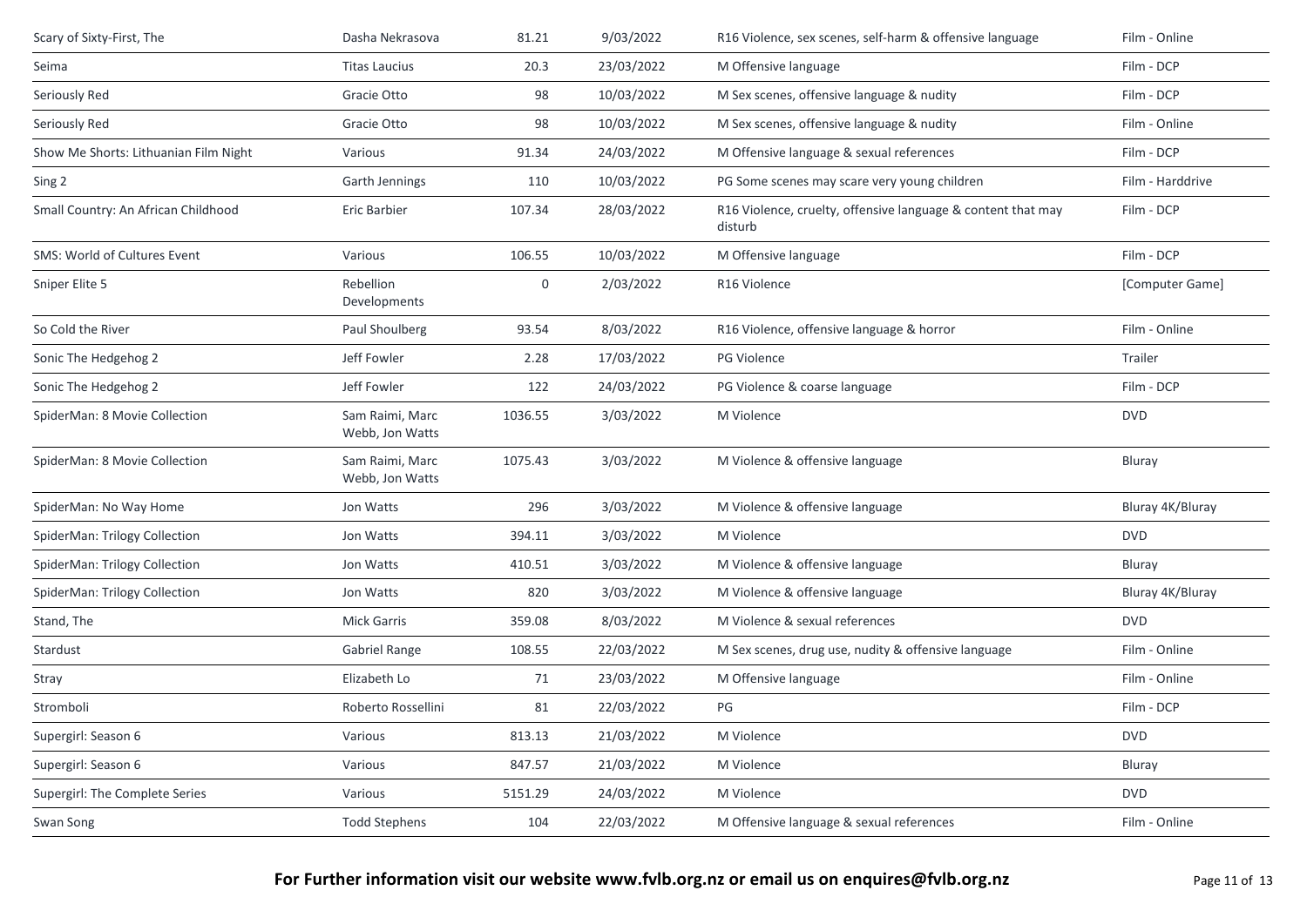| Swêdî                                         | Sosi Chamoun                             | 5.04   | 24/03/2022 | M                                                                           | Film - DCP    |
|-----------------------------------------------|------------------------------------------|--------|------------|-----------------------------------------------------------------------------|---------------|
| Taste of Hunger, A                            | Christoffer Boe                          | 104    | 17/03/2022 | M Sex scenes & offensive language                                           | Film - DCP    |
| Teddy                                         | Ludovic<br>Boukherma, Zoran<br>Boukherma | 85.12  | 23/03/2022 | R16 Horror, sex scenes, drug use & offensive language                       | Film - DCP    |
| Teen Titans Go! & DC Super Hero Girls: Mayhem | Matt Peters, Katie<br>Rice               | 108    | 10/03/2022 | PG Violence                                                                 | Film - Online |
| That Man from Rio                             | Philippe de Broca                        | 112    | 8/03/2022  | G                                                                           | Film - DCP    |
| Thomas & Friends: Race For The Sodor Cup      | <b>Rick Suvalle</b>                      | 57.38  | 29/03/2022 | G                                                                           | <b>DVD</b>    |
| Three Days and a Life                         | Nicolas Boukhrief                        | 114.43 | 28/03/2022 | M Violence, offensive language & content that may disturb                   | Film - DCP    |
| Tigers                                        | Ronnie Sandahl                           | 111.26 | 23/03/2022 | M Sex scenes, offensive language, nudity & drug use                         | Film - Online |
| Til Kingdom Come                              | Maya Zinshtein                           | 76     | 23/03/2022 | PG Violence & coarse language                                               | Film - Online |
| Timbuktu                                      | Abderrahamane<br>Sissako                 | 92.04  | 8/03/2022  | M Violence & content that may disturb                                       | Film - DCP    |
| To the Ends of the World                      | <b>Guillaume Nicloux</b>                 | 98.45  | 22/03/2022 | R18 Violence, sexual violence, drug use, offensive language & sex<br>scenes | Film - DCP    |
| Tool: Opiate 2                                | Dominic Hailstone                        | 10.07  | 21/03/2022 | R13 Sexual material, offensive language and content that may<br>disturb     | (Bluray)      |
| <b>Torn Hearts</b>                            | <b>Brea Grant</b>                        | 93.5   | 24/03/2022 | M Violence & offensive language                                             | Film - Online |
| Transformers: The Last Knight                 | Michael Bay                              | 154.38 | 10/03/2022 | M Violence & offensive language                                             | Bluray 4K     |
| Tre Piani                                     | Nanni Moretti                            | 120    | 22/03/2022 | M Violence, offensive language, sex scenes & nudity                         | Film - DCP    |
| <b>True Romance</b>                           | <b>Tony Scott</b>                        | 120.36 | 11/03/2022 | R18 Graphic violence                                                        | Bluray        |
| <b>True Romance</b>                           | <b>Tony Scott</b>                        | 120.36 | 11/03/2022 | R18 Graphic violence                                                        | Bluray 4K     |
| Truman Show, The                              | Peter Weir                               | 99     | 8/03/2022  | PG Coarse language                                                          | <b>DVD</b>    |
| Tuesday Club                                  | Annika Appelin                           | 101.48 | 3/03/2022  | M Offensive language, sexual references & drug use                          | Film - DCP    |
| Two Buddies and a Badger                      | Rasmus A.<br>Sivertsen, Rune<br>Spaans   | 74.28  | 2/03/2022  | PG Violence                                                                 | <b>DVD</b>    |
| Unbearable Weight of Massive Talent, The      | Tom Gormican                             | 2.24   | 10/03/2022 | M                                                                           | Trailer       |
| Uncharted                                     | Ruben Fleischer                          | 111.27 | 24/03/2022 | M Violence & offensive language                                             | <b>DVD</b>    |
| Uncharted                                     | Ruben Fleischer                          | 115.44 | 24/03/2022 | M Violence & offensive language                                             | Bluray        |
| Undine                                        | Christian Petzold                        | 91     | 23/03/2022 | M Violence & sex scenes                                                     | Film - Online |

For Further information visit our website www.fvlb.org.nz or email us on enquires@fvlb.org.nz<br>Page 12 of 13